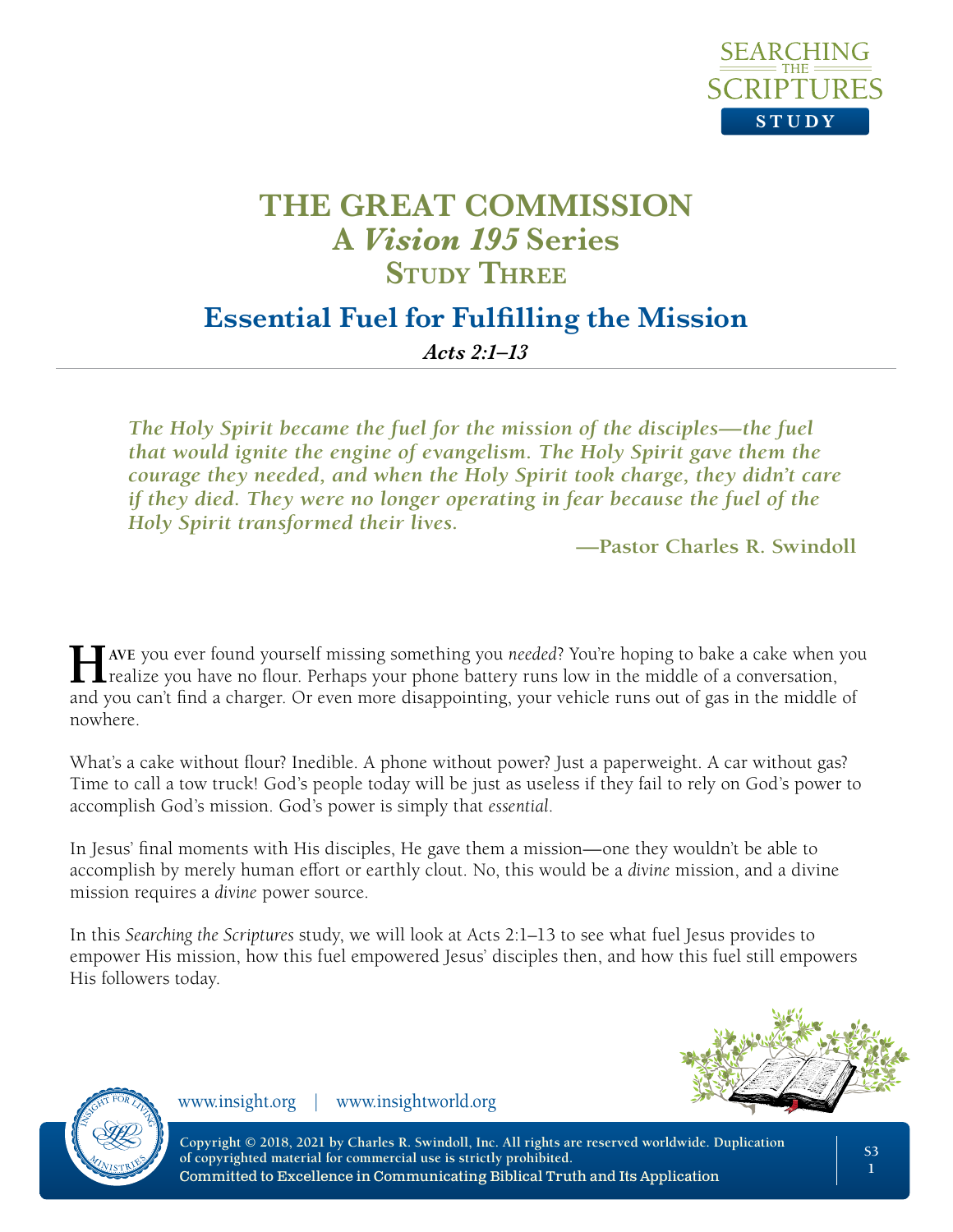

# **Essential Fuel for Fulfilling the Mission**

*Acts 2:1–13*



## **PREPARE YOUR HEART**

Write your own prayer below, asking the Holy Spirit to guide you in your study of God's Word today. Specifically ask Him to help you understand your role in His mission.



#### **TURN TO THE SCRIPTURES**

*"But you will receive power when the Holy Spirit comes upon you. And you will be my witnesses, telling people about me everywhere—in Jerusalem, throughout Judea, in Samaria, and to the ends of the earth."* (Acts 1:8)

Jesus shared these final words with His disciples before He finally rose into the sky to dwell in heaven. The disciples knew the mission: *to share the good news of Jesus*. They knew who would enable them to accomplish this mission: *the Holy Spirit*. But at that moment, they weren't clothed with the Holy Spirit, and they didn't even know what to expect for His arrival.

Thankfully, however, Jesus didn't leave the disciples wondering what would happen next. According to *Luke 24:49*, what did Jesus tell His disciples to do after His ascension?

This information provides us with the context of the passage—the foundation upon which we will build our observations, interpretation, and application. So, let's start making observations!

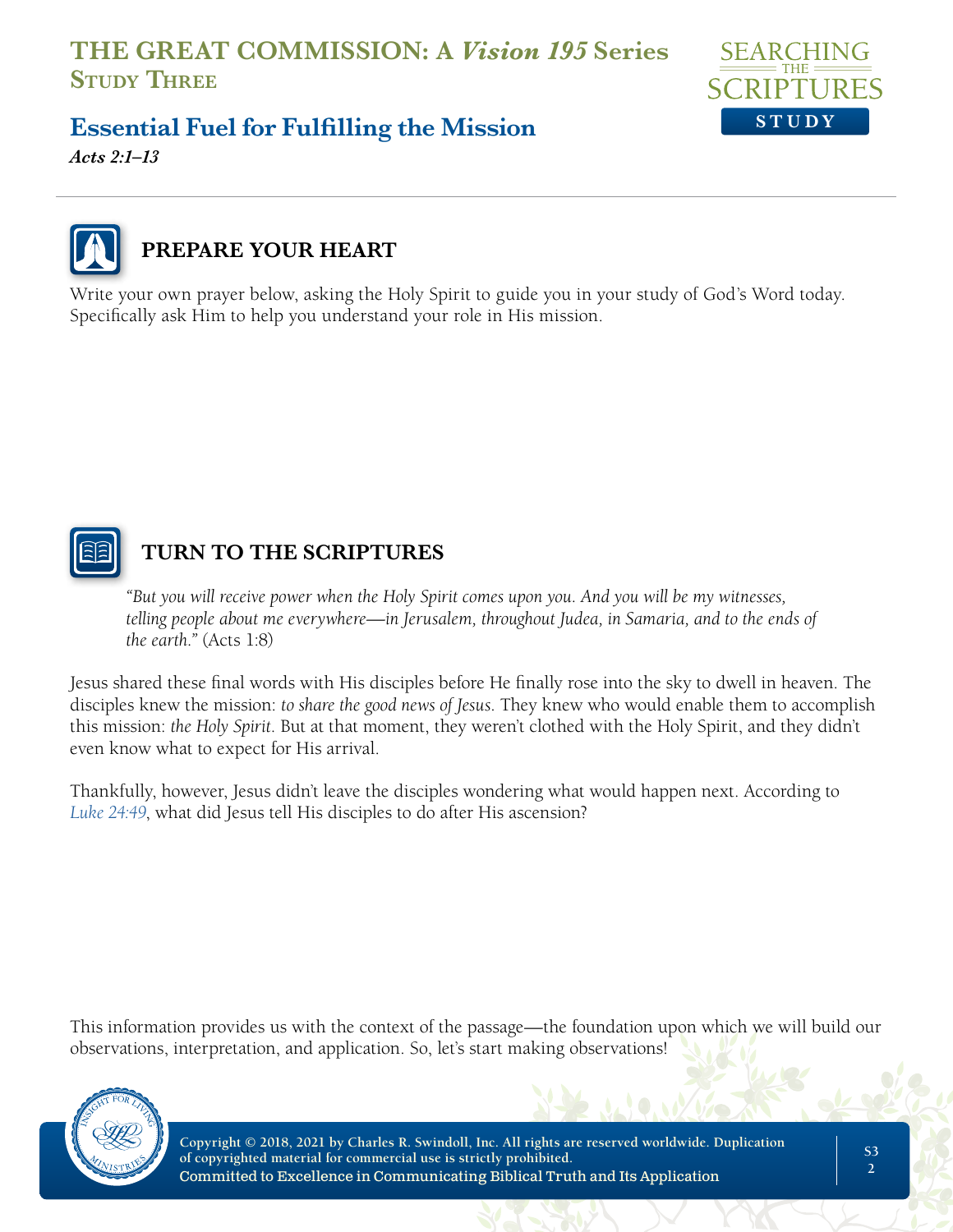

## **Essential Fuel for Fulfilling the Mission**

*Acts 2:1–13*

#### **Observation: The Arrival of the Holy Spirit**

The first step in studying any passage of Scripture is observation, which involves taking note of what the text *says*. 1 With that in mind, read *Acts 2:1–13* carefully.

Good observations always look for clues about the passage's *context* and *setting*. We've already discussed the context, so we can now consider the setting. Where and when did these events occur (see *2:1*)?

In his book *Searching the Scriptures: Find the Nourishment Your Soul Needs*, Pastor Chuck teaches that the words *like* or *as* can show comparison.2 In *2:2–3*, Luke discusses signs that announced the arrival of the Holy Spirit. What signs did the people experience? To what did Luke compare these signs (look for *like* and *as*)? Fill in the chart below.

|         | Sign | Comparison |
|---------|------|------------|
| Verse 2 |      |            |
| Verse 3 |      |            |

According to *Acts 2:4*, what was the third sign of the Holy Spirit's arrival that the believers experienced personally?

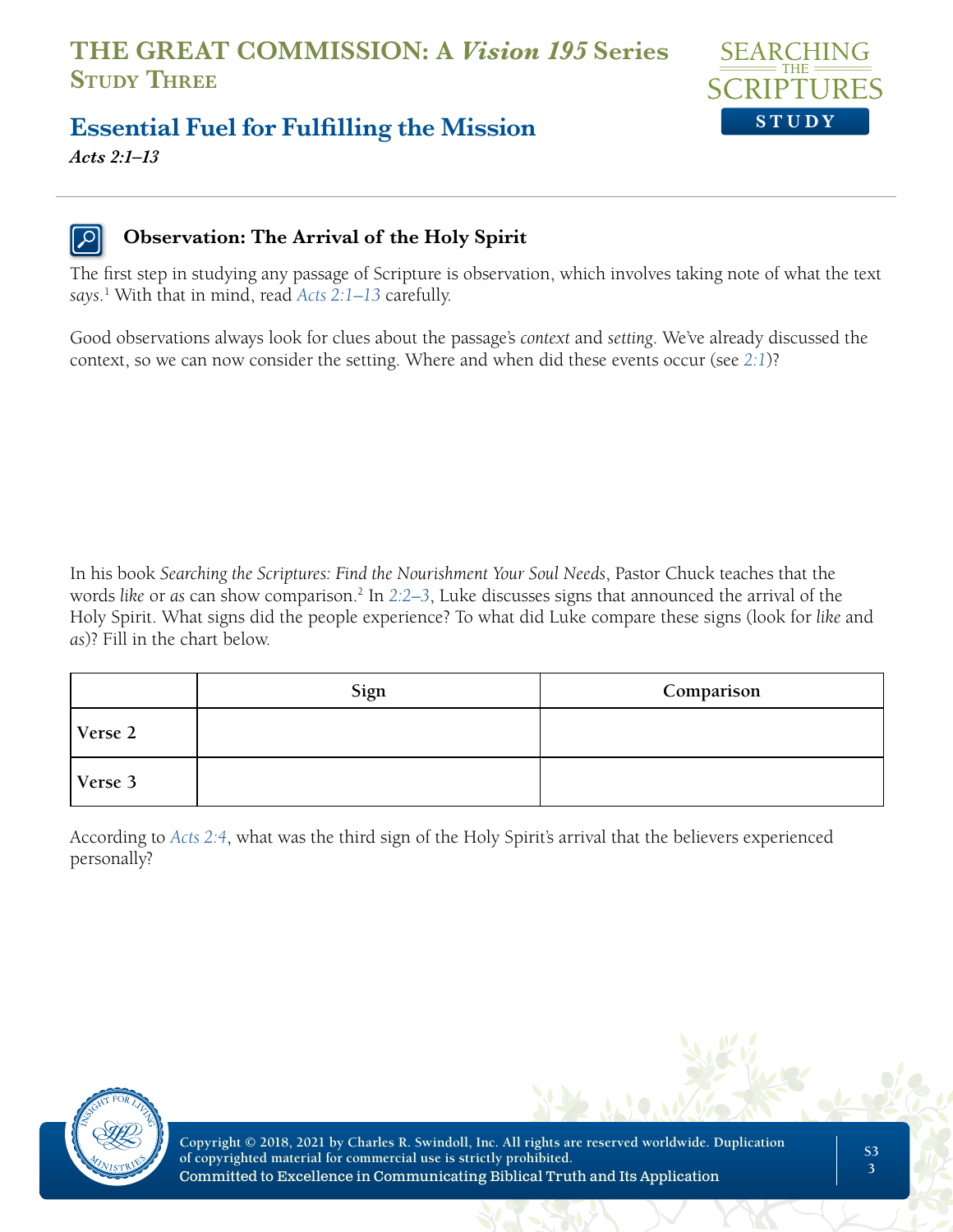

#### **Essential Fuel for Fulfilling the Mission** *Acts 2:1–13*

There isn't always a one-to-one correspondence between words in the original Greek and words in our modern English. Read *2:6–7* in a few different Bible translations. List the different words the various translations use to describe the emotional response of the Jews who witnessed these spectacular events. What specific sign elicited their reaction?

List all the locations these Jews in Jerusalem would have considered home, according to *2:9–11*. Try to find some of these locales on a *Bible atlas*. This will help you get an idea of how far these Jews dispersed from their homeland.

According to *Acts 2:11*, what did the Christians say to their fellow Jews using their new, supernatural language abilities?

*What Jesus meant to the disciples during His earthly life, the Holy Spirit means to us. The Spirit of God comes alongside us to bring to our remembrance the things Jesus taught and to give us the kind of strength, vision, courage, insight, cooperation, and willingness to serve that Jesus gave His disciples.* **—Pastor Chuck Swindoll**

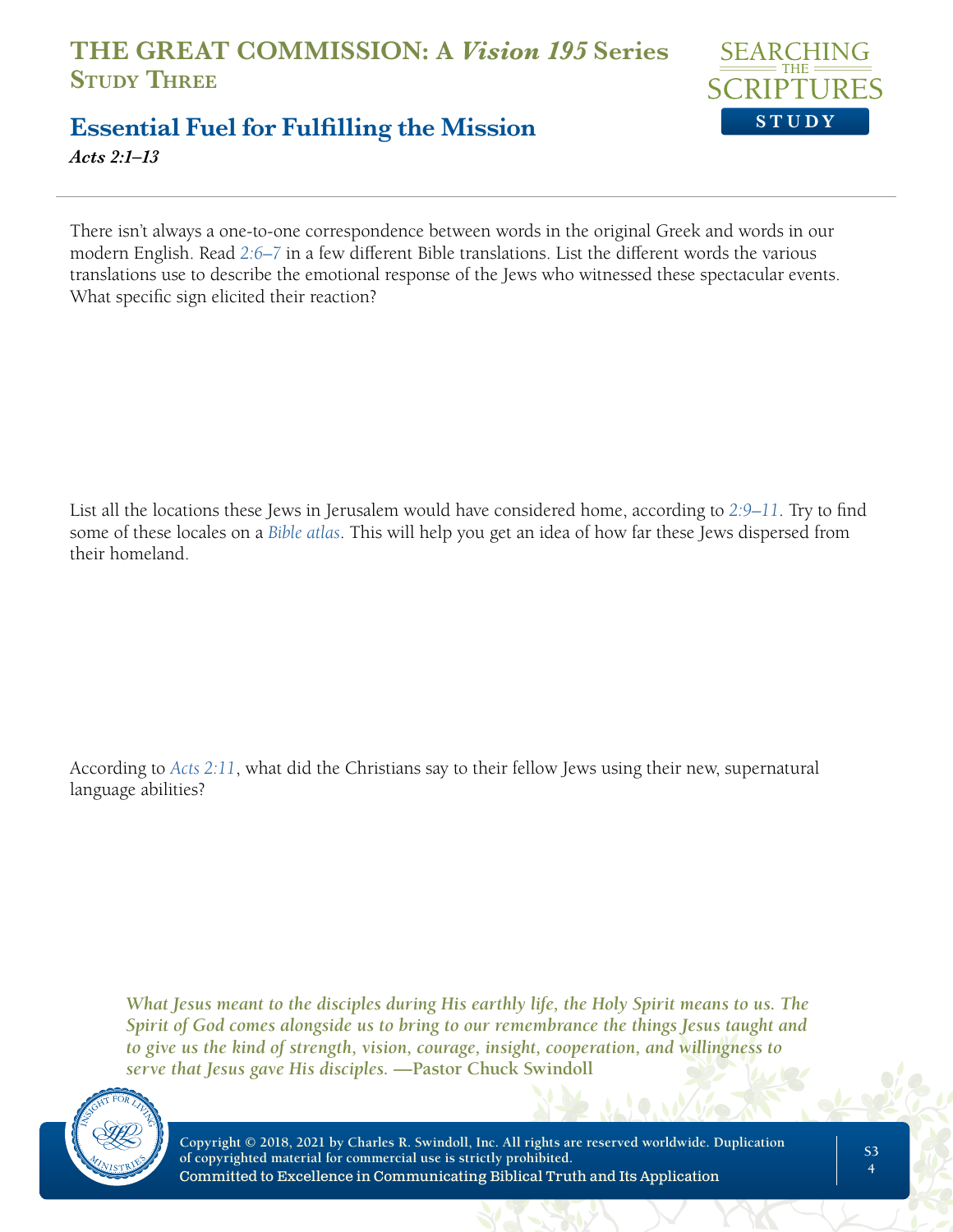

# **Essential Fuel for Fulfilling the Mission**

*Acts 2:1–13*

#### **Interpretation: Spirit-Empowered Witnesses**

Now, we'll move to interpretation, which asks, "What does this passage *mean*?"

It's easy to glide over certain words when reading, assuming they don't add much to the narrative, but Luke had good reason for including each word he used. The fact that these events occurred at Pentecost may mean little to us, but this small detail would have stood out prominently to those present in Jerusalem that day and to Luke's original readers.

Using your *Bible study tools*, look up the term *Pentecost*. Summarize what this feast meant to the people of Israel.<sup>3</sup> How does this background help you better understand the meaning of Acts 2:1–13? Check *Constable's Notes* at *netbible.org* for a detailed discussion of this topic.

Based on this passage, what did the gift of "tongues" or "languages" allow the Christians to do in this instance? What was the bigger purpose for which the Holy Spirit gave this gift to the believers?

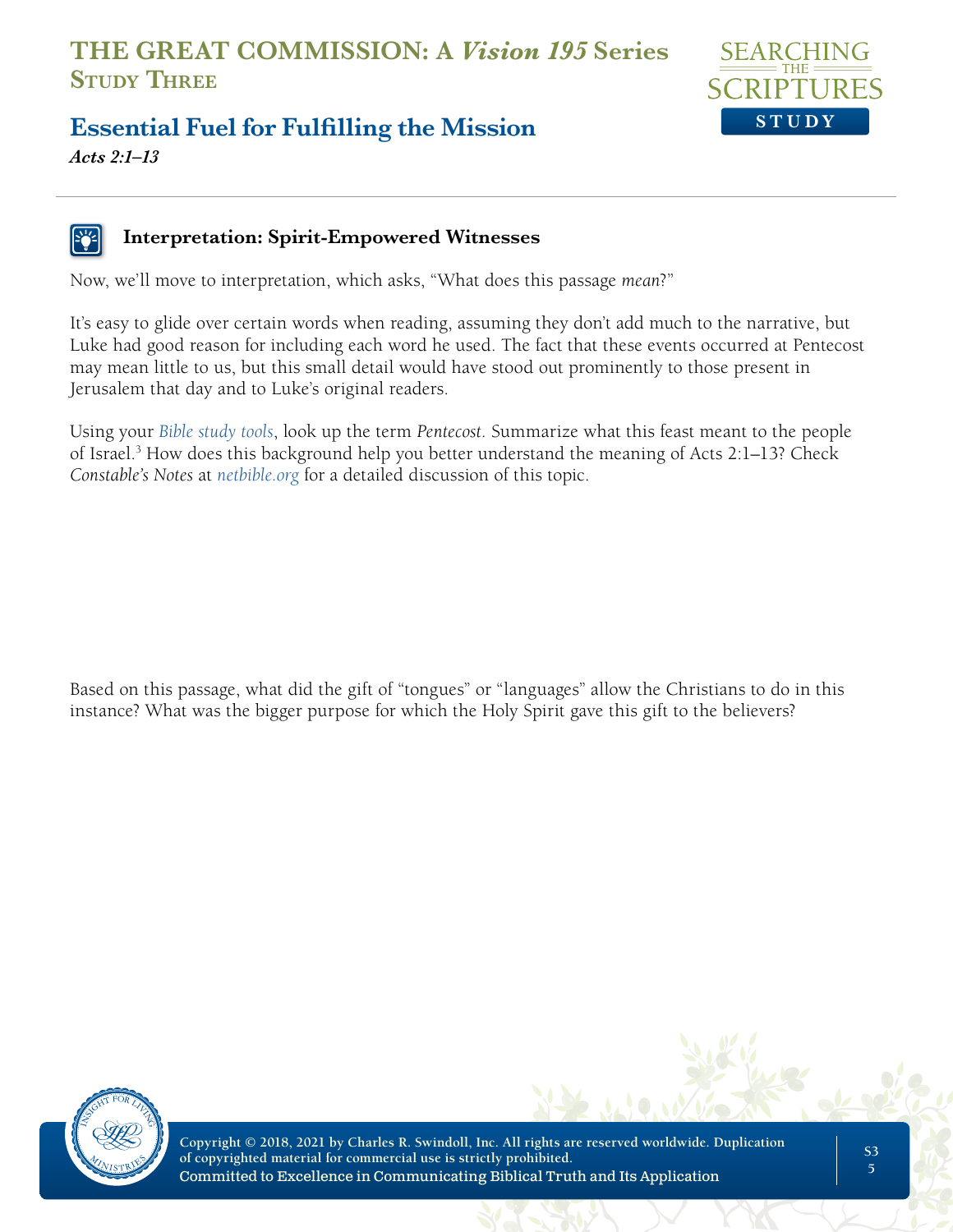

### **Essential Fuel for Fulfilling the Mission**

*Acts 2:1–13*

Based on *Acts 1:8*, how does *2:1–13* demonstrate Jesus' command and promise already being fulfilled so soon after His departure?

*The disciples were now equipped supernaturally with the ability to speak to whomever in whatever setting, telling them of the wonderful works of God. And the people stood amazed as they heard about the wonderful things God had done—how Jesus had paid the penalty for their sins. They'd never heard anything like this before, and they heard about Him in their own language.* **—Pastor Chuck Swindoll**

#### **Correlation: The Tower of Babel**

The devout Jews witnessing these miraculous events may have looked around and thought, "This seems familiar." No, they had never seen anything like this before, but they likely remembered a story they had known from the time they were little children: the story of the Tower of Babel.

Read *Genesis 11:1–9*. Summarize what the people did and why they did it. How did God respond and why did He respond this way?

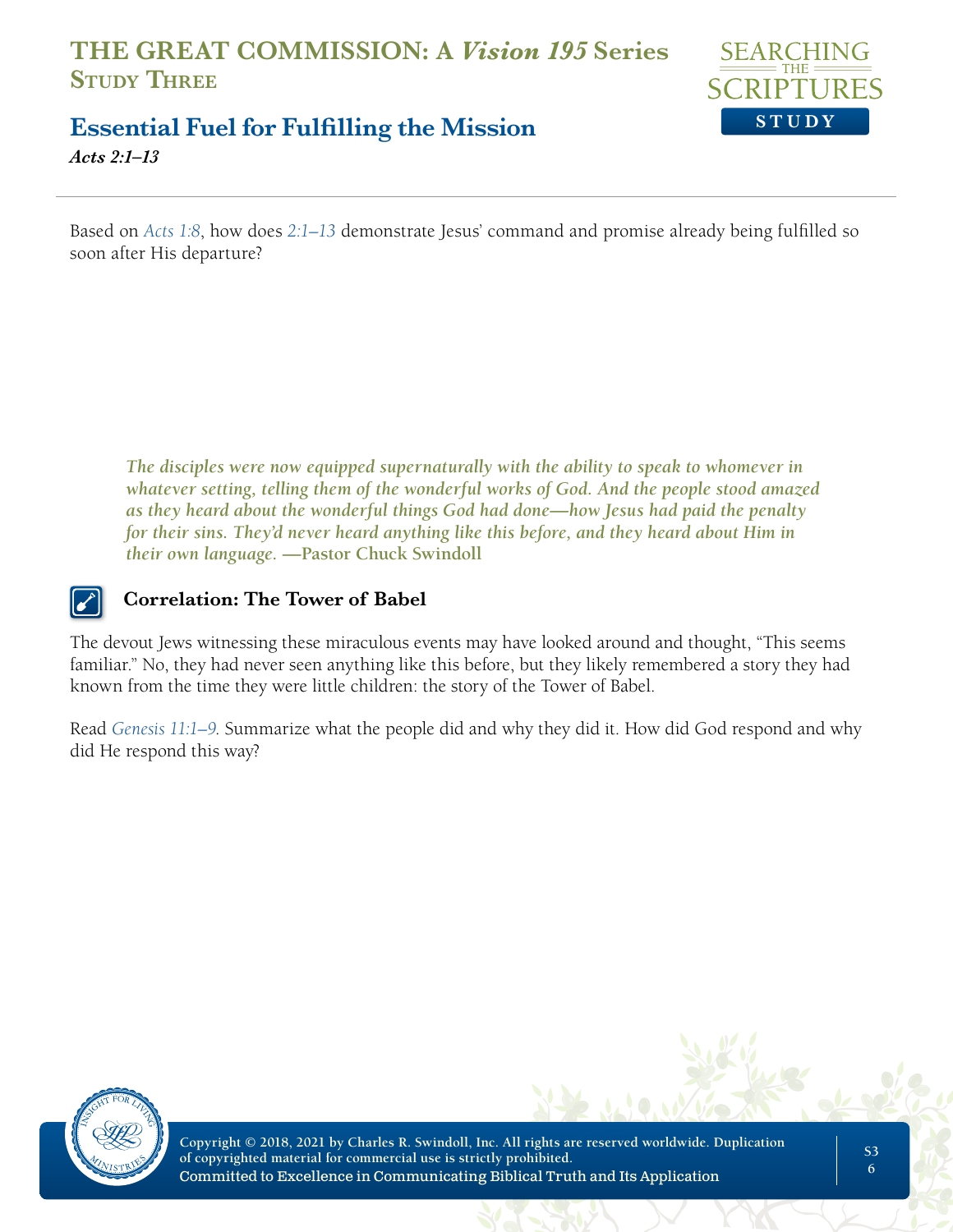

#### **Essential Fuel for Fulfilling the Mission** *Acts 2:1–13*

List some points of similarity and difference between the account of the Tower of Babel and *Acts 2:1–13*.

In what ways did the events in Acts 2:1–13 reverse God's judgment on the people's sin at Babel? (Hint: It involves their language and worship.)

We've looked at what this passage says and then considered what it means. Now that we have a good understanding of what Luke intended to communicate, let's ask ourselves, "How can I apply the truth of this passage to my life and participate in God's mission like the apostles?"



#### **Application: The Difference the Holy Spirit Makes**

In his discussion of the power of God in Acts 2:1–13, Pastor Chuck lists four benefits of the presence of the Holy Spirit—specifically as they relate to God's mission. The Holy Spirit makes a difference in . . .

- *• How we think*
- *• What we do*
- *• Where we go*
- *• Why we serve*

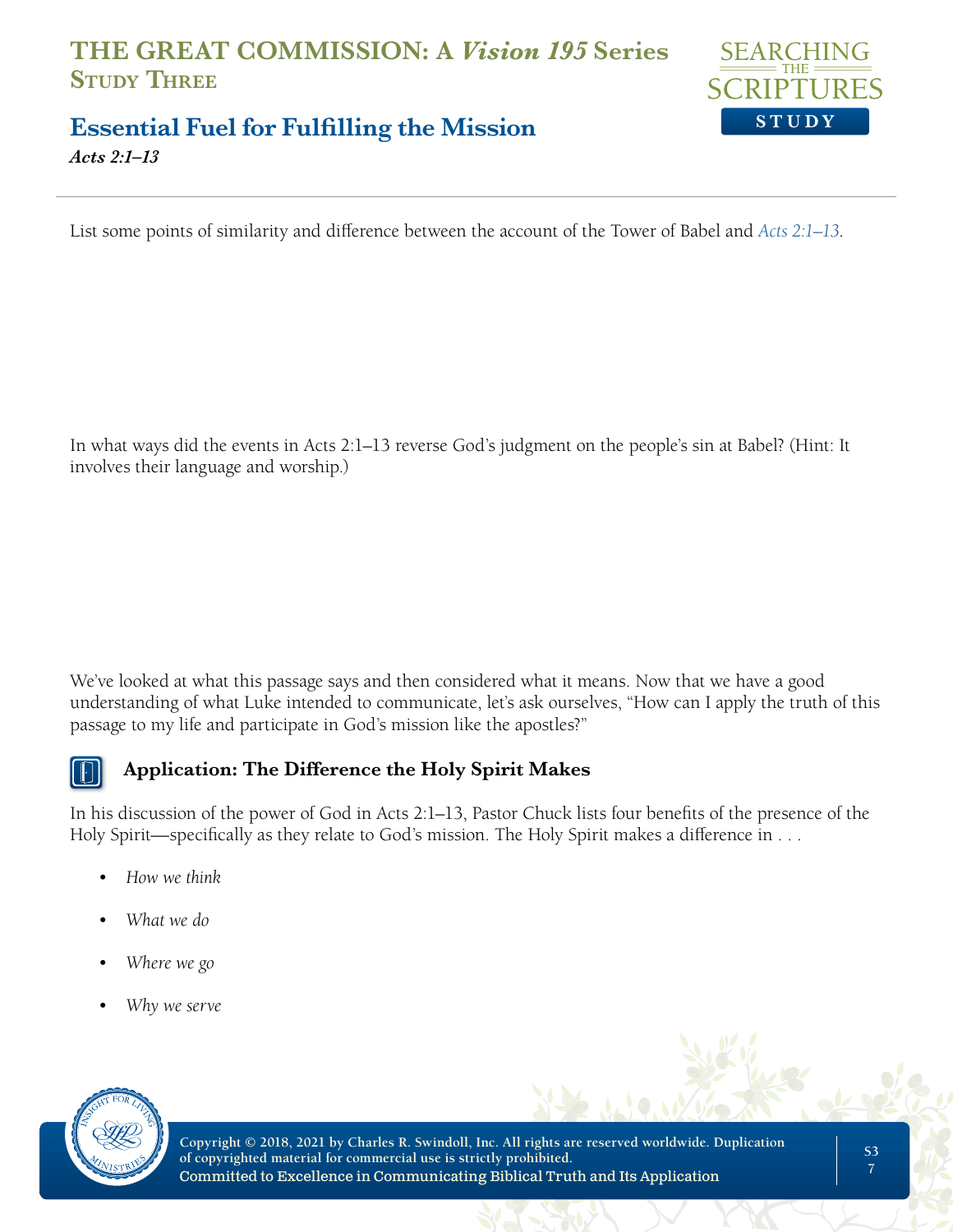

## **Essential Fuel for Fulfilling the Mission**

*Acts 2:1–13*

Whether it's across the globe or across the street, God is calling each of us to go *somewhere* to testify about the good news of Jesus Christ. But going often demands sacrifice: moving somewhere new and unknown, turning down that dream job, spending some hard-earned savings. Thankfully, God doesn't expect us to do these things by our own strength.

*The Spirit of God will do a number on why you serve. You won't be as selfish as you have*  been. You won't hold the grudges that you've held most of your life. You will drop the *prejudices that you've had for all your years. We serve for the sake of others.*  **—Pastor Chuck Swindoll**

How do you sense God is calling you to go and share the good news with others? Is He leading you somewhere specific? What gifts and abilities has He uniquely given you that you can use to participate in His mission? Write your reflections below.

What might be holding you back from serving in God's mission? How has this passage reminded you of the reasons why we serve?

The Father had a mission. The Son enlisted the apostles. The Holy Spirit was the fuel. And we are invited to participate in this supernatural work of bringing the good news to the whole world. Thankfully, just as the Holy Spirit empowered the apostles to proclaim God's work of redemption, He also empowers us today to testify boldly about all the wonderful thing things God has done through Jesus Christ.